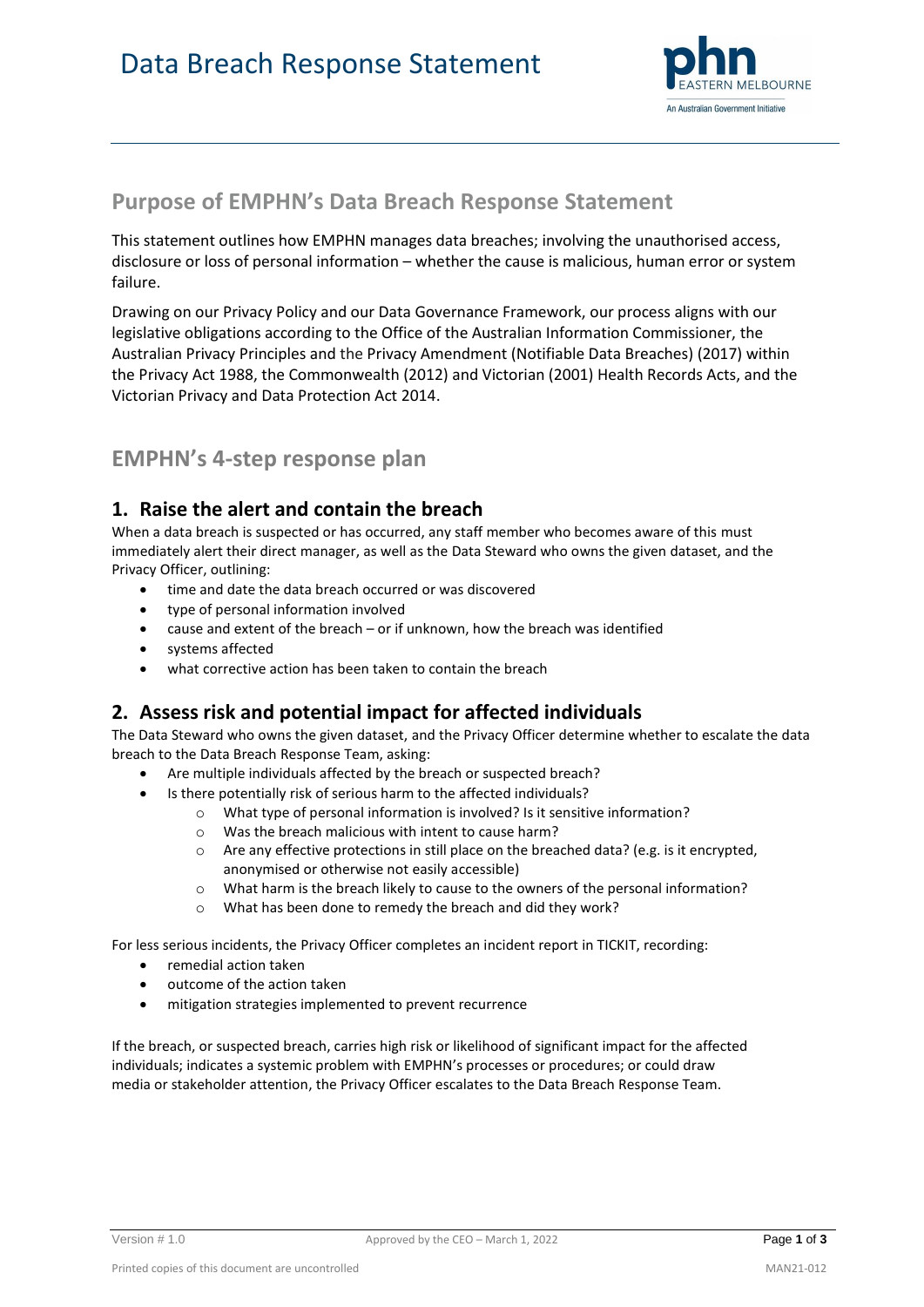

### **3. Notification and escalation**

Each data breach is dealt with on a case-by-case basis, with the risk assessment determining what actions are to be taken. The Privacy Officer convenes the Response Team to:

#### *Contain the breach*

- Immediately contain the breach if this has not yet occurred, such as retrieving lost data, ceasing unauthorised access, shutting down, isolating affected systems, or consulting with other entities that jointly hold data with EMPHN.
- Inform the Executive and provide ongoing updates of key developments.
- Collect evidence to determine the cause or allow appropriate corrective action.
- Seek expertise with other staff or externally (such as cyber security or legal expertise) as appropriate.
- If appropriate, develop a communication strategy including content and method.

#### *Evaluate the risks for individuals associated with the breach*

- Conduct an initial investigation from the information collected about the breach.
- Establish the cause and extent of the breach.
- Assess priorities and risks based on what is known.
- Keep appropriate records of the suspected breach and actions of the Response Team, including the steps taken to rectify the situation and the decisions made.

#### *Activate breach notification*

- Determine who needs to be made aware of the breach (internally such as the Board Chair and potentially externally).
- Notify affected individuals and OAIC if the data breach creates a real risk of serious harm to an individual and remedial action cannot prevent the likely risk of serious harm.
	- The Communications and Engagement Manager is to notify the affected individuals by phone, letter, email, or in person).
	- $\circ$  Indirect notification (e.g. by website or media) should only be used where direct notification could cause further harm, is cost prohibitive or the contact information of affected individuals is unknown.
- The Privacy Officer completes the Notifiable Data Breach form on the OAIC's website.

#### *Incidents involving another entity*

If the data breach involves another entity that jointly holds Personal Information with EMPHN, for example an entity that has physical possession of the information, the Privacy Officer leads discussions with the other entity to determine responsibilities under the Notifiable Data Breach Scheme.

Only one entity is required to assess the breach, and only one entity is required to notify the OAIC and affected individuals. The entity with the most direct relationship with the individual/s affected by the data breach should carry out the notification.

### **4. Take action to prevent future breaches**

The Data Breach Response Team must submit a report to the Information Management and Data Governance (IMDG) Steering Committee on outcomes and recommendations:

- Root cause analysis of the data breach
- Actions taken, including remedial action and notification of the data breach
- Risk mitigation strategies to reduce the likelihood of recurrence
- Recommendations for changes to related policies and procedures to reflect lessons learned
- Relevant updates made to the Policy Directory and schedule to ensure changes are made during next review